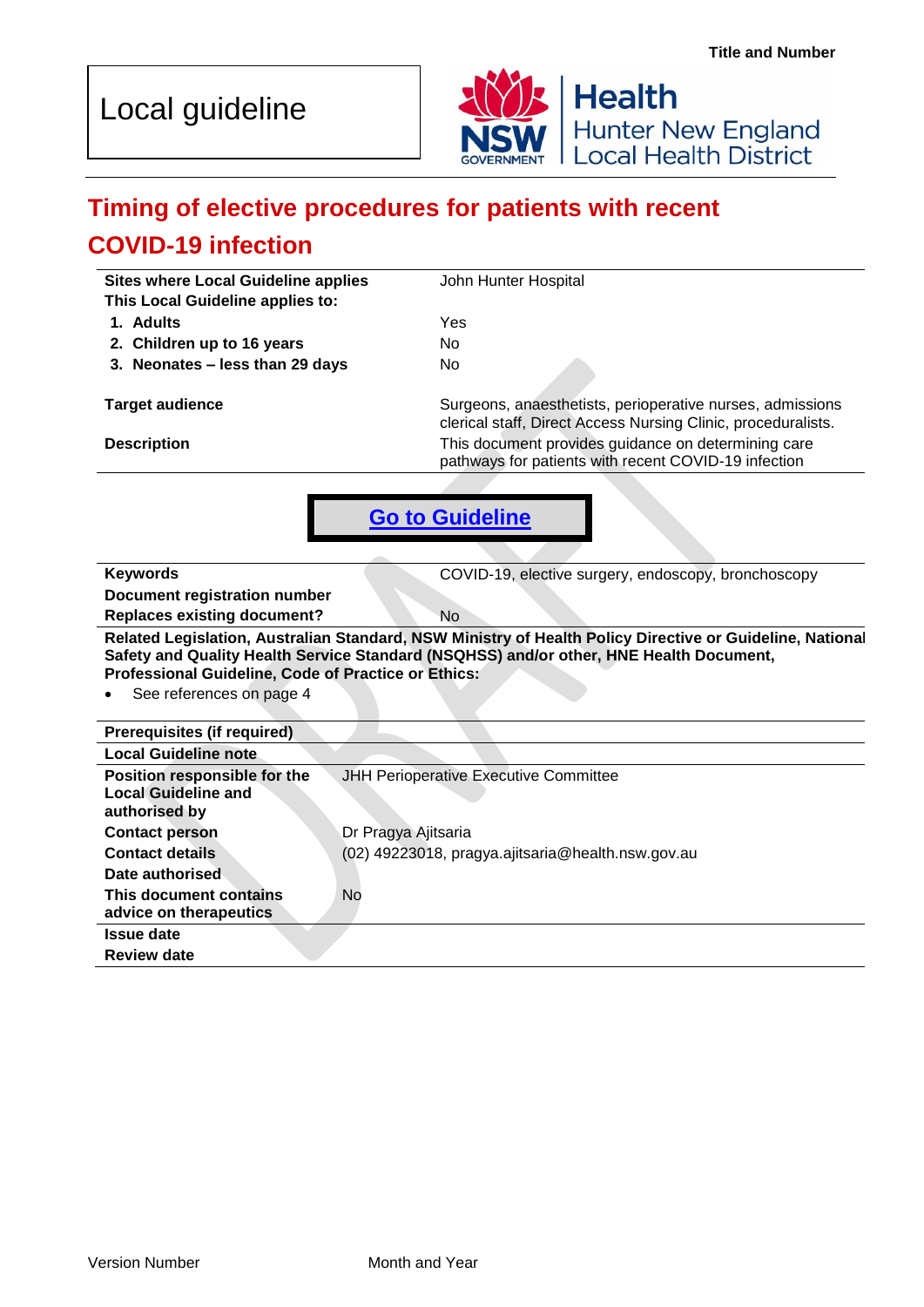Note: Over time links in this document may cease working. Where this occurs please source the document in the PPG Directory at:<http://ppg.hne.health.nsw.gov.au/>

#### **PURPOSE AND RISKS**

The timing of elective surgery after COVID-19 infection must take into account the following factors:<sup>1,2</sup>

- Increased perioperative risks of morbidity and mortality after COVID-19 infection
- The risks associated with delaying surgery, taking into account the patient's surgical pathology, age and comorbidities

Regarding the perioperative morbidity and mortality risks, current evidence suggests that:1,3

- Increased morbidity is largely due to pulmonary and thrombotic complications.
- Mortality is increased in patients having surgery within 0–2 weeks, 3–4 weeks and 5–6 weeks of their COVID-19 diagnosis (odds ratio 4.1, 3.9 and 3.6, respectively).<sup>3</sup>
- Surgery performed ≥7 weeks after COVID-19 diagnosis is associated with a similar mortality risk to baseline.
- After a ≥7-week delay, patients with ongoing symptoms have a higher mortality than patients whose symptoms have resolved or than those who have been asymptomatic throughout.<sup>3</sup>
- Hospital or ICU admission for COVID-19 are associated with further increased perioperative risk.

Based on this evidence it is currently advised that planned surgical procedures in adults be delayed until a patient has recovered from COVID-19, and until specified timeframes have been met, unless the risks of deferring surgery outweigh the benefits.<sup>3-7</sup>

Patients who are immunosuppressed or who had severe illness from COVID-19 may require longer than the above the time frames. 8

This document seeks to provide a local process for providing safe surgery post COVID-19 infection. This information may change over time as new data becomes available with subsequent outbreaks or viral variants.

#### **Risk Category***:* Clinical Care & Patient Safety

#### **GLOSSARY**

<span id="page-1-0"></span>

| <b>Acronym or Term</b> | <b>Definition</b>                                                                                |
|------------------------|--------------------------------------------------------------------------------------------------|
| COVID-19               | The infectious disease caused by severe acute respiratory<br>syndrome coronavirus 2 (SARS-CoV-2) |
| <b>ICU</b>             | Intensive care unit                                                                              |
| <b>PAC</b>             | <b>Pre Admission Clinic</b>                                                                      |
| <b>PCR</b>             | Polymerase Chain Reaction COVID-19 test                                                          |
| Periop                 | <b>Perioperative Service</b>                                                                     |
| <b>RAT</b>             | Rapid Antigen Test for COVID-19                                                                  |
| <b>VTE</b>             | Venous Thromboembolism                                                                           |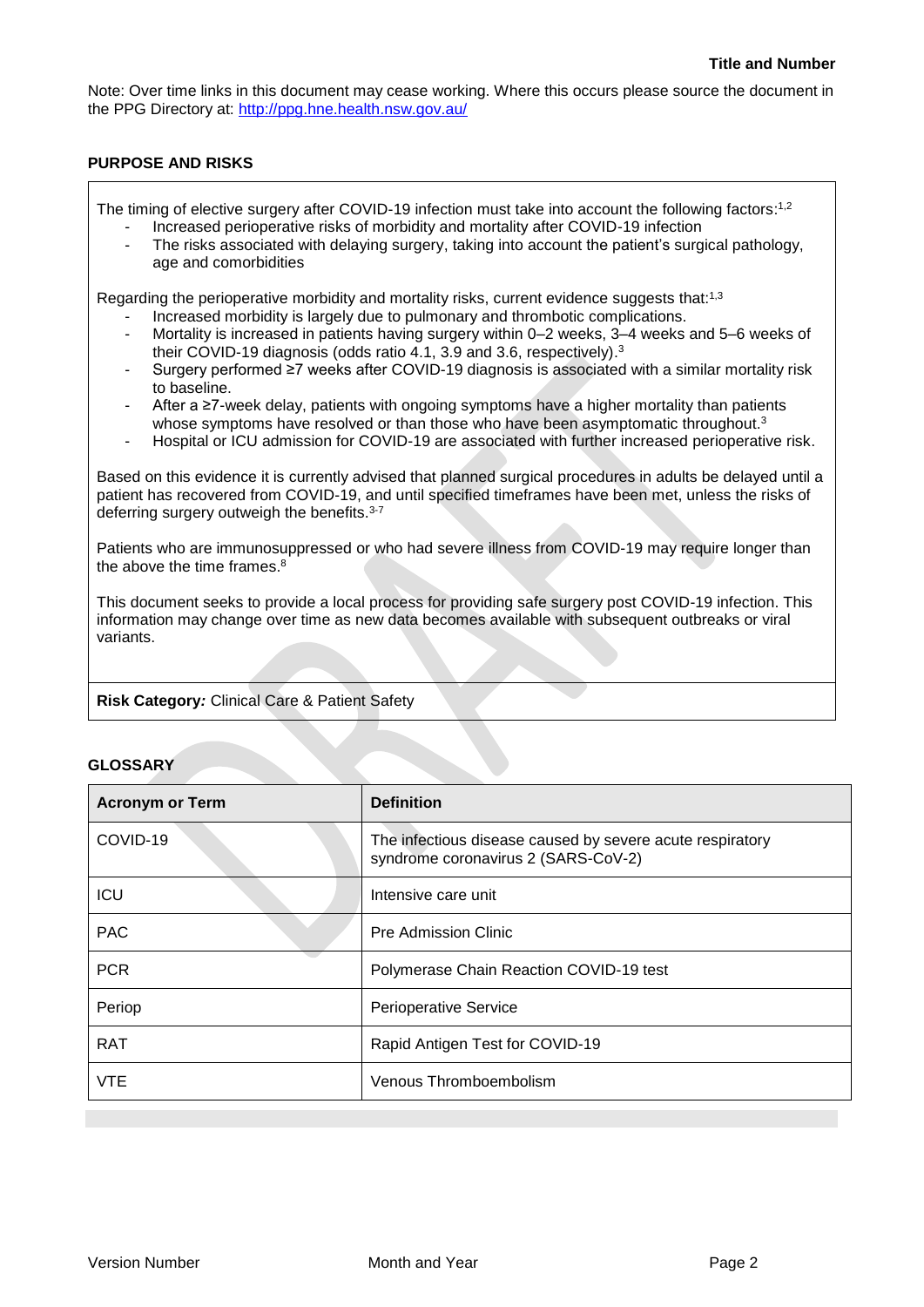## **Determining the timing of elective surgery in a patient with recent COVID-19 infection**

The following steps are to be followed when a patient is identified as having recently been diagnosed with COVID-19. The patient's COVID-19 history may be identified by:

- Admissions
- Surgical or procedural team
- Waitlist Co-ordinator
- Perioperative team
- General Practitioner
- Direct Access Nursing Clinic

#### **Designation of responsibility for determining timing of elective surgery:**

- **For patients managed directly by the surgical/procedural team (i.e. 'No PAC' – or No Pre-Admission Clinic)** these steps are followed by Admissions in direct discussion with the procedural/surgical team, when indicated.
- **For patients triaged to Pre-Admission Clinic**, these steps are followed by the Perioperative Service in discussion with the procedural/surgical team, when indicated.
- **For patients identified by the Direct Access Nursing Clinic** these steps are followed in direct collaboration with the medical leads for this service.

#### **How to determine the appropriate timing of elective surgery:**

Please refer to the attached tools to assist with executing steps 1-6 in the yellow box below:

- **Examples of major and intermediate versus minor surgery (Appendix A)**
- **Screening tool to determine timing of surgery for patient with recent COVID-19 undergoing MINOR surgery (Appendix B)**
- **Screening tool to determine timing of surgery for patient with recent COVID-19 undergoing MAJOR & INTERMEDIATE surgery (Appendix C)**

#### **Steps for patients recently diagnosed with COVID-19**

- 1. Identify whether the procedure is minor, intermediate or major
- 2. Confirm the date of diagnosis for COVID-19
- 3. Determine whether the patient has recovered from COVID-19
- 4. Determine whether the patient was treated as an inpatient for COVID-19
- 5. Determine whether the patient should proceed as planned or should be escalated to the treating team
- 6. Compile this information in the appropriate template (Appendix B *or* C) and include this, along with documentation of any discussions with medical officers, in the patient's notes.

#### **Considerations for the Procedural Team, Perioperative Anaesthetists and Medical Leads for the Direct Access Nursing Clinic:**

- For those patients who required inpatient admission for COVID-19 or who report ongoing symptoms, consider whether the patient is still suffering sequelae of COVID-19 through a multisystem review (**Appendix D**). Use this information to assist in determining timing of surgery, and to ascertain any additional investigations, reviews or management that may need to occur preoperatively.
- The medical officers involved may decide that the balance of risk versus benefit supports proceeding with surgery within the time period usually recommended for delay. In this instance their discussions with the patient should include the increased risks relating to recent their recent COVID-19 infection, while acknowledging that these recommendations are largely based on evidence form previous (non-Omicron) COVID-19 variants.(6)

**Note: All patients must complete their isolation period (10 days from diagnosis) prior to attending hospital for an elective procedure or for a 'Face to Face' Pre-Admission Clinic appointment.**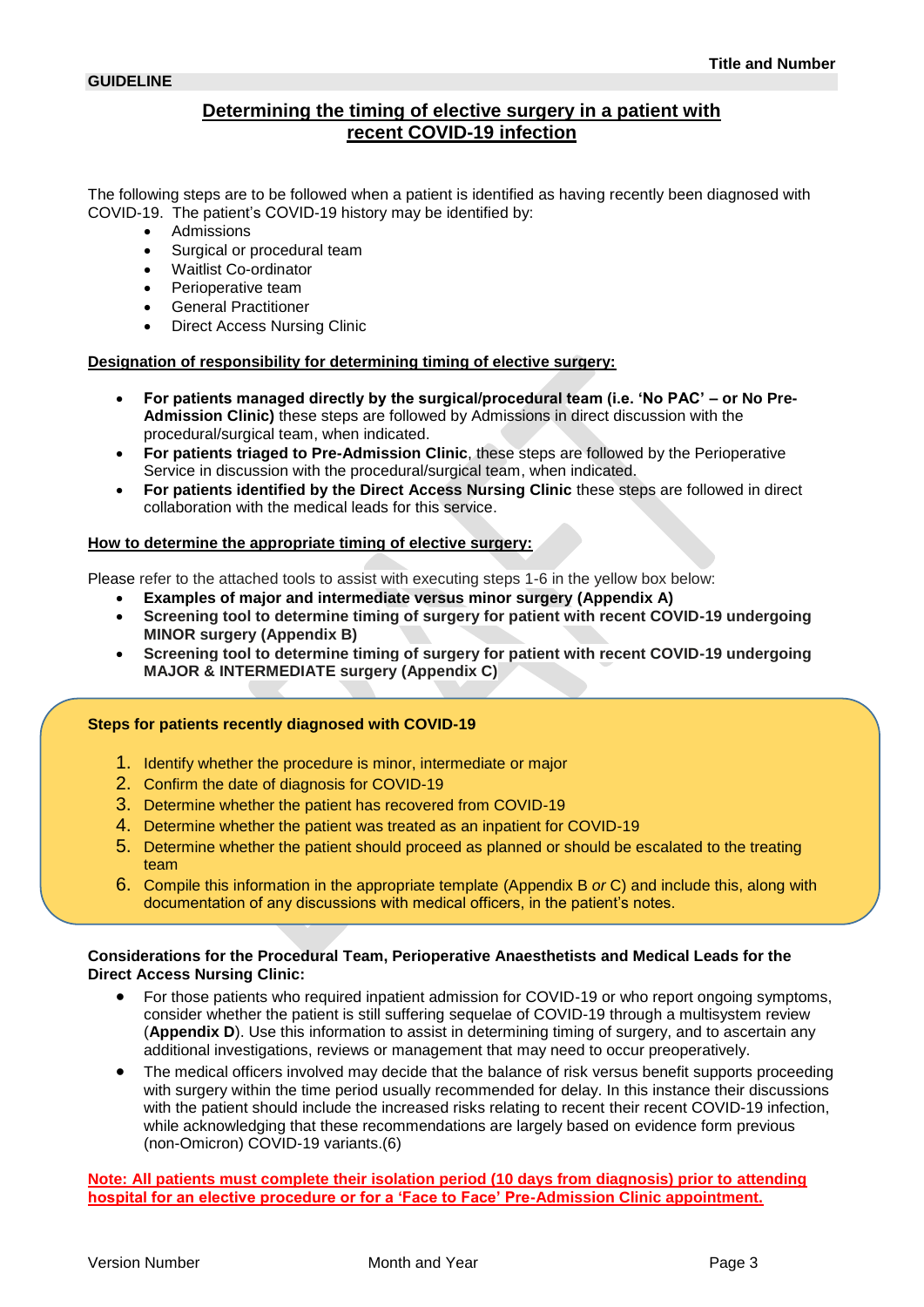#### **FEEDBACK**

Any feedback on this document should be sent to the Contact Officer listed on the front page.

#### **IMPLEMENTATION, MONITORING COMPLIANCE AND AUDIT**

This document was developed with engagement from the Admissions office, the Perioperative Service and the various surgical and procedural specialties at the Joh Hunter Hospital. The document will be reviewed as additional evidence becomes available regarding new COVID-19 variants and their impact on the perioperative risks for patients.

#### **APPENDICES**

**Appendix A – Examples of major and intermediate versus minor surgery**

**Appendix B – Screening tool to determine timing of surgery for patient with recent COVID-19 undergoing MINOR surgery**

**Appendix C - Screening tool to determine timing of surgery for patient with recent COVID-19 undergoing MAJOR & INTERMEDIATE surgery**

**Appendix D – Recommended assessments for patients post COVID**

**Appendix E. Definition of severe immunocompromise**

#### **REFERENCES**

- 1. Agency for Clinical Innovation. COVID-19 Critical Intelligence Unit: Surgery post COVID-19. 11 February 2022. Available from: Evidence Check - [Surgery post COVID-19 \(nsw.gov.au\)](https://aci.health.nsw.gov.au/__data/assets/pdf_file/0011/702974/Evidence-Check-Surgery-post-COVID-19.pdf)
- 2. Sparnon T, Hadfield M. Guidance on delay to elective surgery post recovery from SARS-COV 2 infection [internet] Australia; 5 Aug 2020 [cited 24 Jan 2022] Available from: www.surgeons.org/- /media/Project/RACS/surgeons-org/files/news/covid19-information- hub/Perioperative-Guidance-post-COVID- infection.pdf?rev=7592ce808e8c4ac19dc2c8856bde48fa&hash=216BF43F414EA0293F1C717 E4A79E43A.
- 3. COVIDSurg Collaborative. GlobalSurg Collaborative. Timing of surgery following SARS/CoV-2 infection: an international prospective cohort study. Anesthesia. 2021 Jun;76(6):748-758 doi: 10.1111/anae.15458
- 4. Infection Prevention and Control (IPC) Protocol for Pediatric Surgical Procedures During COVID-19 [internet] Canada: British Columbia Centre for Disease Control [cited 24 Jan 2022] Available from: [www.bccdc.ca/Health-Professionals-Site/Documents/Summary\\_Surgical\\_Procedures\\_Pediatrics.pdf](http://www.bccdc.ca/Health-Professionals-Site/Documents/Summary_Surgical_Procedures_Pediatrics.pdf)
- 5. RCPCH. National guidance for the recovery of elective surgery in children [internet] United Kingdom: Royal College of Paediatrics and Child Health; 26 Nov 2021 [cited 24 Jan 2022] Available from: [National](https://www.rcpch.ac.uk/resources/national-guidance-recovery-elective-surgery-children)  [guidance for the recovery of elective surgery in children | RCPCH](https://www.rcpch.ac.uk/resources/national-guidance-recovery-elective-surgery-children)
- 6. El-Boghdaly K, et al. Timing of elective surgery and risk assessment after SARS-CoV-2 infection: an update. *Anaesth*. 2022 May;77(5):580-587<https://doi.org/10.1111/anae.15699>
- 7. El-Boghdadly K, Cook TM, Goodacre T, et al. SARS-CoV-2 infection, COVID-19 and timing of elective surgery: a multidisciplinary consensus statement on behalf of the Association of Anaesthetists, the Centre for Peri-operative Care, the Federation of Surgical Specialty Associations, the Royal College. *Anaesth* 2021; 76: 940–6.
- 8. American Society of Anesthesiologists and Anesthesia Patient Safety Foundation Joint Statement on Elective Surgery and Anesthesia for Patients after COVID-19 Infection. Dec 2020. Accessed 22 Feb 2022. Available from: [ASA and APSF Joint Statement on Elective Surgery and Anesthesia for Patients](https://www.asahq.org/about-asa/newsroom/news-releases/2020/12/asa-and-apsf-joint-statement-on-elective-surgery-and-anesthesia-for-patients-after-covid-19-infection)  [after COVID-19 Infection \(asahq.org\)](https://www.asahq.org/about-asa/newsroom/news-releases/2020/12/asa-and-apsf-joint-statement-on-elective-surgery-and-anesthesia-for-patients-after-covid-19-infection)
- 9. UK Health Security Agency (2020) Contraindications and Special Considerations. *The Green Book on Immunisation.* [Greenbook chapter\\_6.pdf \(publishing.service.gov.uk\)](https://assets.publishing.service.gov.uk/government/uploads/system/uploads/attachment_data/file/655225/Greenbook_chapter_6.pdf)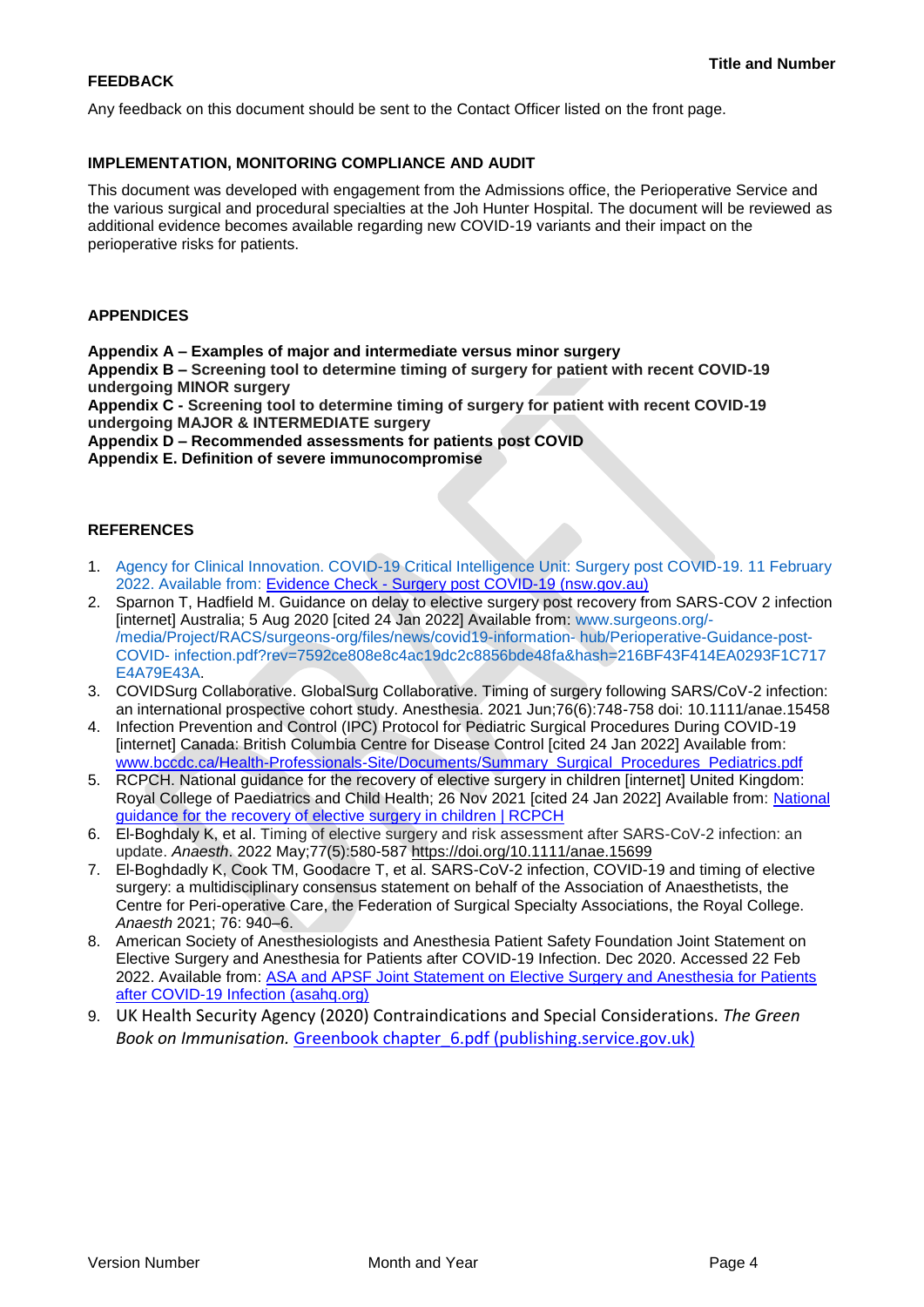# **Appendix A – Examples of major and intermediate versus minor surgery**

(From JHH Perioperative Clinical Triage Guidelines)

| <b>SURGICAL GRADE</b> | <b>EXAMPLES</b>                                                                                                                                                                                                                                                                                                     |
|-----------------------|---------------------------------------------------------------------------------------------------------------------------------------------------------------------------------------------------------------------------------------------------------------------------------------------------------------------|
| Minor surgery         | Cataract excision<br>Excision skin lesion<br>Gastroscopy/colonoscopy<br>Myringotomy tubes<br>Cystoscopy<br>Hysteroscopy<br>Carpal tunnel release<br>Trigger finger/Dupuytren's release<br>Bronchoscopy                                                                                                              |
| Intermediate          | Hernia repair<br>Laparoscopic cholecystectomy<br>Tonsillectomy<br>Lower limb angioplasty/stenting<br>Knee arthroscopy<br>Single level lumbar laminectomy<br>Stapedectomy                                                                                                                                            |
| Major/Complex         | Total abdominal hysterectomy<br><b>TURP</b><br>Thoracic procedures<br>Spinal surgery -scoliosis/cervical spine surgery/fusions/tumour resections<br>Thyroidectomy<br>Joint replacement<br>Open abdominal surgery<br>Colonic resection<br>Craniotomy<br>Renal transplant<br>Head and neck surgery<br>Cardiac surgery |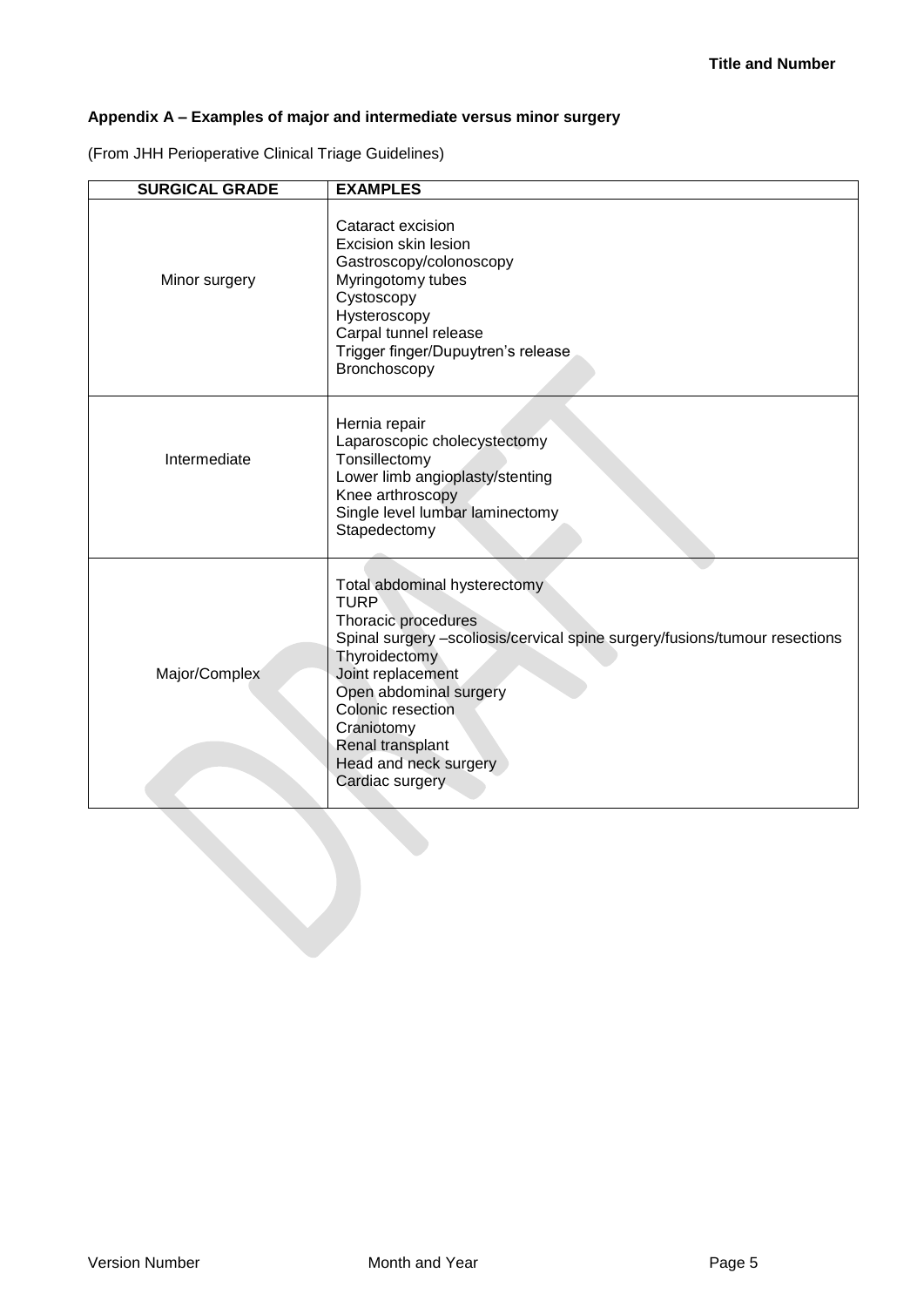| Patients having <b>MINOR</b> surgery (see appendix A for categorisation of surgery)           |                                                                                                                                                                                                                                                                                                  |  |
|-----------------------------------------------------------------------------------------------|--------------------------------------------------------------------------------------------------------------------------------------------------------------------------------------------------------------------------------------------------------------------------------------------------|--|
| <b>Patient Sticker</b>                                                                        | Procedure:<br>Date of scheduled procedure:                                                                                                                                                                                                                                                       |  |
| 1. Did the patient test positive for COVID-19<br>more than 4 weeks ago?                       | Yes<br>No<br>Date of test:<br>Test type (PCR or RAT): ______                                                                                                                                                                                                                                     |  |
| 2. Has the patient recovered from COVID-19<br>infection?                                      | Yes<br>No.                                                                                                                                                                                                                                                                                       |  |
| 3. Did the patient manage their COVID-19<br>infection at home?                                | Yes<br><b>No</b><br>Admission date: <u>__________________</u><br>Discharge date:<br>HDU or ICU required? YES / NO                                                                                                                                                                                |  |
| If YES to all, proceed with standard process,<br>as scheduled.                                | If NO to any, patients should be discussed:<br>by Admissions with the procedural team (for 'No<br>PAC' patients)<br>by the Direct Access Nursing Clinic with the<br>Medical Leads for this service<br><b>or</b><br>by the Perioperative Service with the procedural<br>team (for 'PAC' patients) |  |
| Screening completed by:                                                                       |                                                                                                                                                                                                                                                                                                  |  |
| Name:                                                                                         |                                                                                                                                                                                                                                                                                                  |  |
| Role:                                                                                         |                                                                                                                                                                                                                                                                                                  |  |
| Date:                                                                                         |                                                                                                                                                                                                                                                                                                  |  |
| All completed screening forms should be forwarded to the AMO and saved in the patient record. |                                                                                                                                                                                                                                                                                                  |  |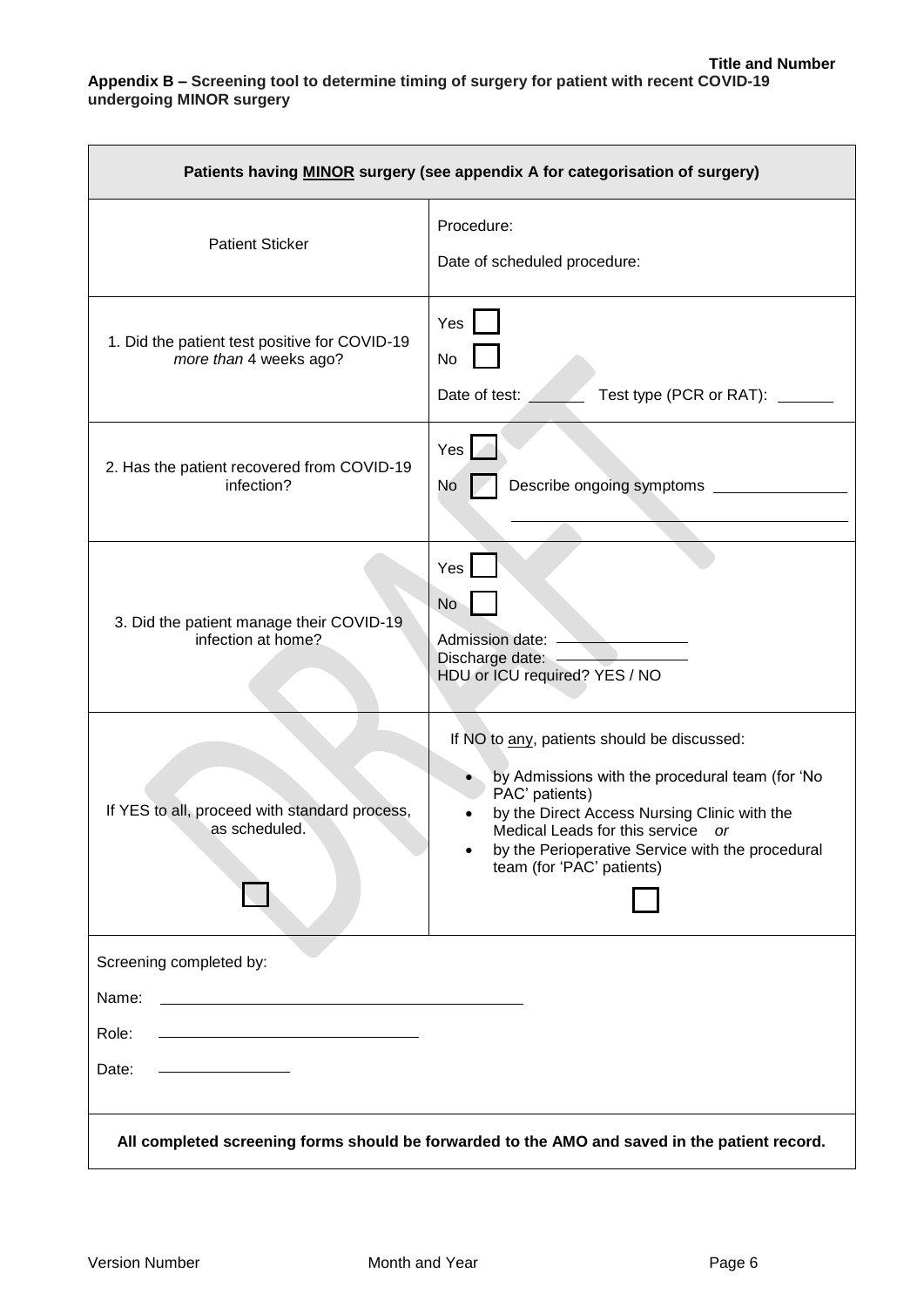| Patients having MAJOR or INTERMEDIATE surgery (see appendix A for categorisation of surgery)  |                                                                                                         |  |
|-----------------------------------------------------------------------------------------------|---------------------------------------------------------------------------------------------------------|--|
| <b>Patient Sticker</b>                                                                        | Procedure:<br>Date of scheduled procedure:                                                              |  |
| 1. Did the patient test positive for COVID-19<br>more than 8 weeks ago?                       | Yes<br>No<br>Date of test:<br>Test type (PCR or RAT): ____                                              |  |
| 2. Has the patient recovered from COVID-19<br>infection?                                      | Yes<br>Describe ongoing symptoms ____<br>No                                                             |  |
| 3. Did the patient manage their COVID-19<br>infection at home?                                | Yes<br><b>No</b><br>Admission date:<br>Discharge date:<br>HDU or ICU required? YES / NO                 |  |
| If YES to all, proceed with standard process,<br>as scheduled.                                | If NO to any, patients should be discussed:<br>by the Perioperative Service with the procedural<br>team |  |
| Screening completed by:<br>Name:<br>Role:<br>Date:                                            |                                                                                                         |  |
| All completed screening forms should be forwarded to the AMO and saved in the patient record. |                                                                                                         |  |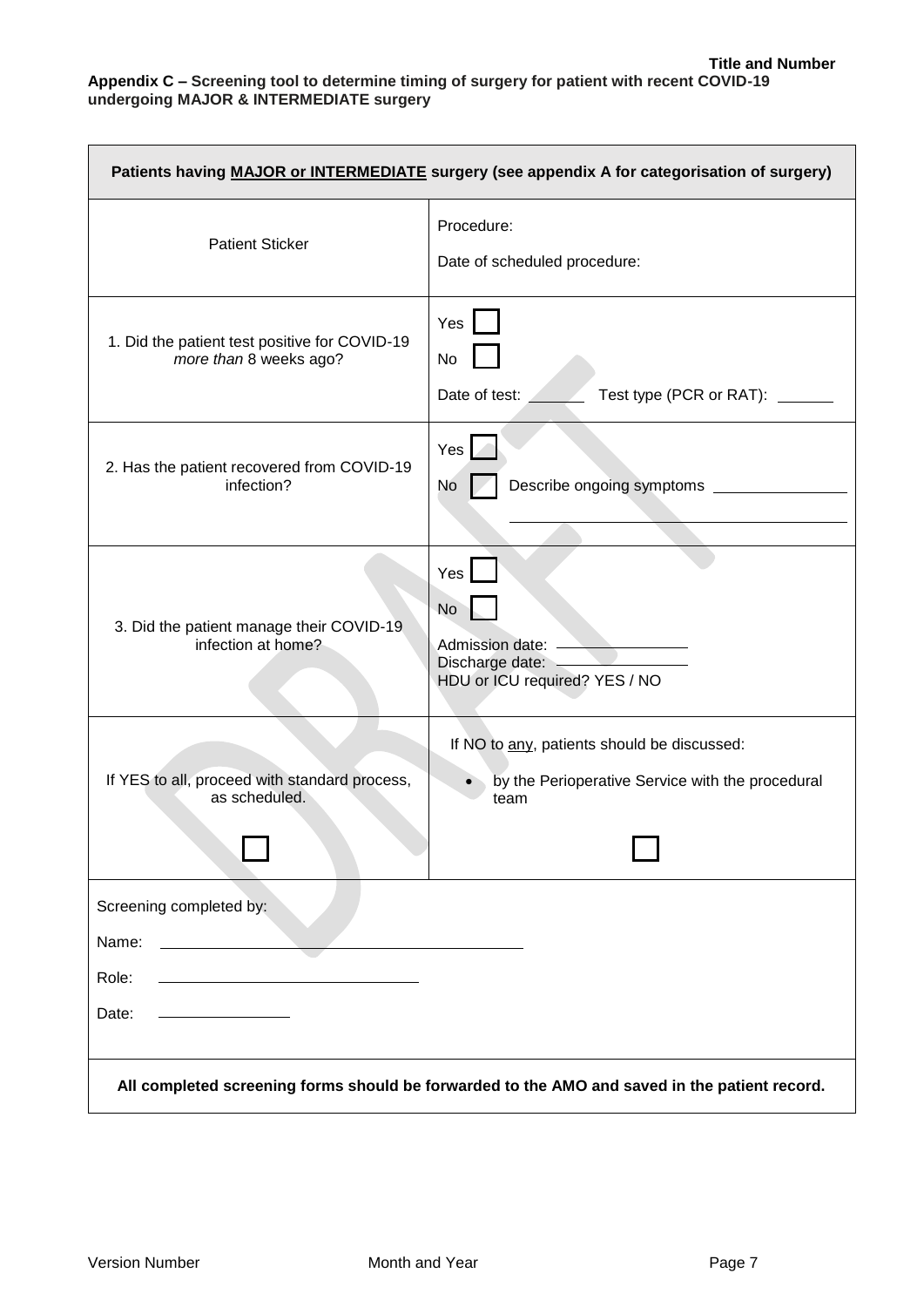### **Appendix D – Multisystem assessment for patients post COVID**

Amended from 'Delaying Surgery for Patients Recovering from COVID-19' A rapid review commissioned by RACS April 2021. <sup>3</sup>

| <b>Assessment Type</b> | <b>Statement</b>                                                                                                                                                                                                                                                                                                                                                                                                                                                                                                                                                                                                        |
|------------------------|-------------------------------------------------------------------------------------------------------------------------------------------------------------------------------------------------------------------------------------------------------------------------------------------------------------------------------------------------------------------------------------------------------------------------------------------------------------------------------------------------------------------------------------------------------------------------------------------------------------------------|
| General                | Consider using a risk scoring tool to evaluate the patient's baseline<br>$\bullet$<br>perioperative risk, in addition to that conferred by their recent COVID-19<br>infection. <sup>6</sup><br>Patients who required hospitalisation, particularly critical care admission,<br>$\bullet$<br>may also be deconditioned, have received immunosuppressive therapy<br>and are more likely to have residual COVID sequalae.7<br>The time before surgery should be used for optimisation of medical<br>$\bullet$<br>conditions, rehabilitation from their COVID-illness and improvement of<br>exercise capacity. <sup>6</sup> |
| Pulmonary              | Assess the patient for residual respiratory symptoms or impairment.<br>Investigate and manage as indicated.<br>Always consider non-COVID-19 pathology in patients presenting with<br>$\bullet$<br>new onset shortness of breath or chest pain.                                                                                                                                                                                                                                                                                                                                                                          |
| Cardiac                | Assess the patient for any cardiac symptoms or impairment resulting<br>from their COVID-19 infection, in particular arrhythmias and myocardial<br>injury.<br>If concerns, consider discussion with a cardiologist and additional<br>$\bullet$<br>investigations as indicated.<br>Always consider non-COVID-19 pathology in patients presenting with<br>$\bullet$<br>new onset shortness of breath or chest pain.                                                                                                                                                                                                        |
| Musculoskeletal        | All patients requiring rehabilitation following COVID-19 should have a<br>functional assessment to determine residual musculoskeletal<br>impairments.                                                                                                                                                                                                                                                                                                                                                                                                                                                                   |
| Neurological           | Assess the patient for immediate or delayed neurologic symptoms.<br>$\bullet$<br>Consider a cognitive screen for those at risk (post-critical care or with<br>$\bullet$<br>residual cognitive impairment).                                                                                                                                                                                                                                                                                                                                                                                                              |
| Hepatic and Renal      | Check UEC and LFTs to identify persistent abnormalities and refer for<br>further investigation and management if indicated.                                                                                                                                                                                                                                                                                                                                                                                                                                                                                             |
| Haematological         | Check if the patient has suffered a venothromboemoblic complications<br>and refer to local guidelines for timing of elective surgery.<br>Patients may have an increased postoperative VTE risk. Plan<br>٠<br>appropriate prophylaxis.                                                                                                                                                                                                                                                                                                                                                                                   |
| Immunologic            | For severely immunocompromised patients (see Appendix E) consider<br>$\bullet$<br>discussion with the Infectious Diseases team and the consultants<br>involved in their care, as these patients may be infectious for longer<br>periods, may have more severe disease and may be at increased<br>perioperative risk after recent COVID-19 infection. <sup>7</sup>                                                                                                                                                                                                                                                       |